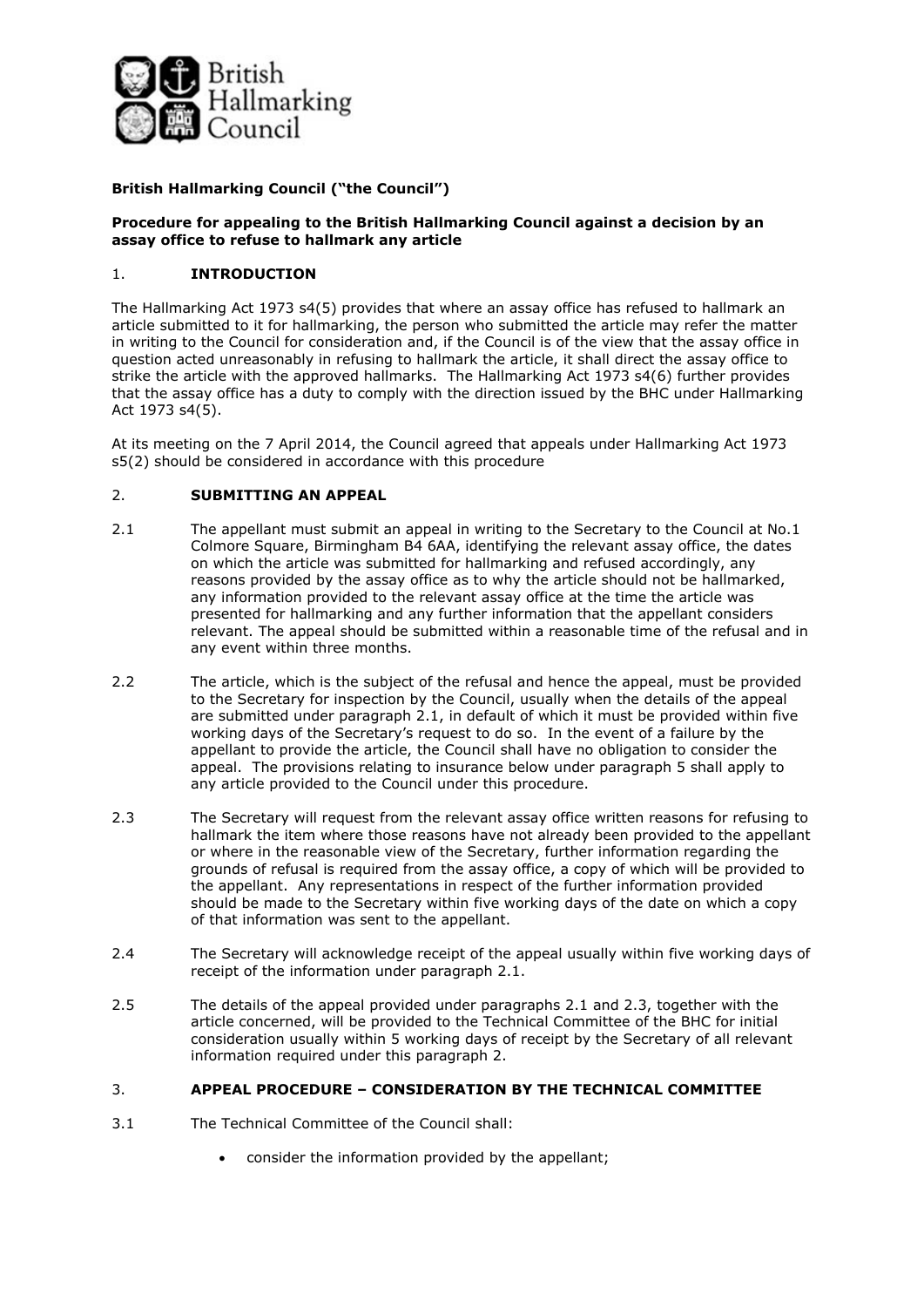- consider the information provided by the assay office including any additional information requested by the Secretary;
- inspect the article and/or conduct any assaying/analysis that the Technical Committee reasonably considers appropriate in the circumstances;
- assess whether the requirements for hallmarking provided by the Hallmarking Act 1973 s4 were met in relation to the article; and
- make a recommendation to Council as to whether the assay office acted reasonably in refusing to hallmark the article, supported by reasons.
- 3.2 The recommendation and supporting reasons shall be provided to the Secretary to the Council usually within 15 working days of the date on which the information and the article were sent to the Technical Committee in accordance with paragraph 2.5.
- 3.3 The assay master representing the assay office which is the subject of the appeal shall play no part in deliberations set out in paragraph 3.1
- 3.4 The Secretary will provide to the appellant an account of the Technical Committee's recommendation and a summary of the reasons within five working days of the receipt of the information from the Technical Committee. Where the Technical Committee has considered the matter other than at a meeting (i.e. by email and by individual rather than collective inspection, assaying and/or other analysis), the timescale for notification of the appellant under this paragraph shall run from the date on which the last communication was received by the Secretary from the members of the Technical Committee. Where clarification of any aspect the recommendation and/or supporting reasons has been sought by the Secretary, the five working days will run from the date on which the final clarification was received by the Secretary.
- 3.5 The appellant may submit to the Secretary a written response to the Technical Committee's recommendation within five working days or in advance of the next meeting of the Council, if a meeting is scheduled before the five-day period elapses.

### 4. **APPEAL PROCEDURE – CONSIDERATION BY THE COUNCIL**

- 4.1 The original appeal, the Technical Committee's recommendation and supporting reasons, together with any additional representations made by the appellant shall be circulated to the Council for consideration at its next meeting usually seven days in advance of that meeting.
- 4.2 The article which is the subject of the appeal shall be made available to the BHC for inspection at the meeting.
- 4.3 The Council may address queries to the Technical Committee in respect of its recommendations and/or in relation to any further representations made by the appellant under paragraph 3.5
- 4.4 Following consideration of the information provided under this paragraph 4, the Council shall issue a decision as to whether the assay office acted reasonably in the circumstances. Where the Council concludes that the relevant assay office acted unreasonably, it shall issue a direction requiring that assay office to strike the article with the approved hallmarks by a specified date.
- 4.5 The Council's decision shall be final and it, together with any direction issued to the assay office concerned, will be provided to the appellant usually within five working days of the Council meeting.

#### 5. **LIABILITY AND INSURANCE**

5.1 Risk in the article/s which is/are the subject of this appeal will always remain with the appellant and the Council and/or its agents have no liability whatsoever for any loss and/or damage to the article/s. It is therefore the responsibility of the appellant to